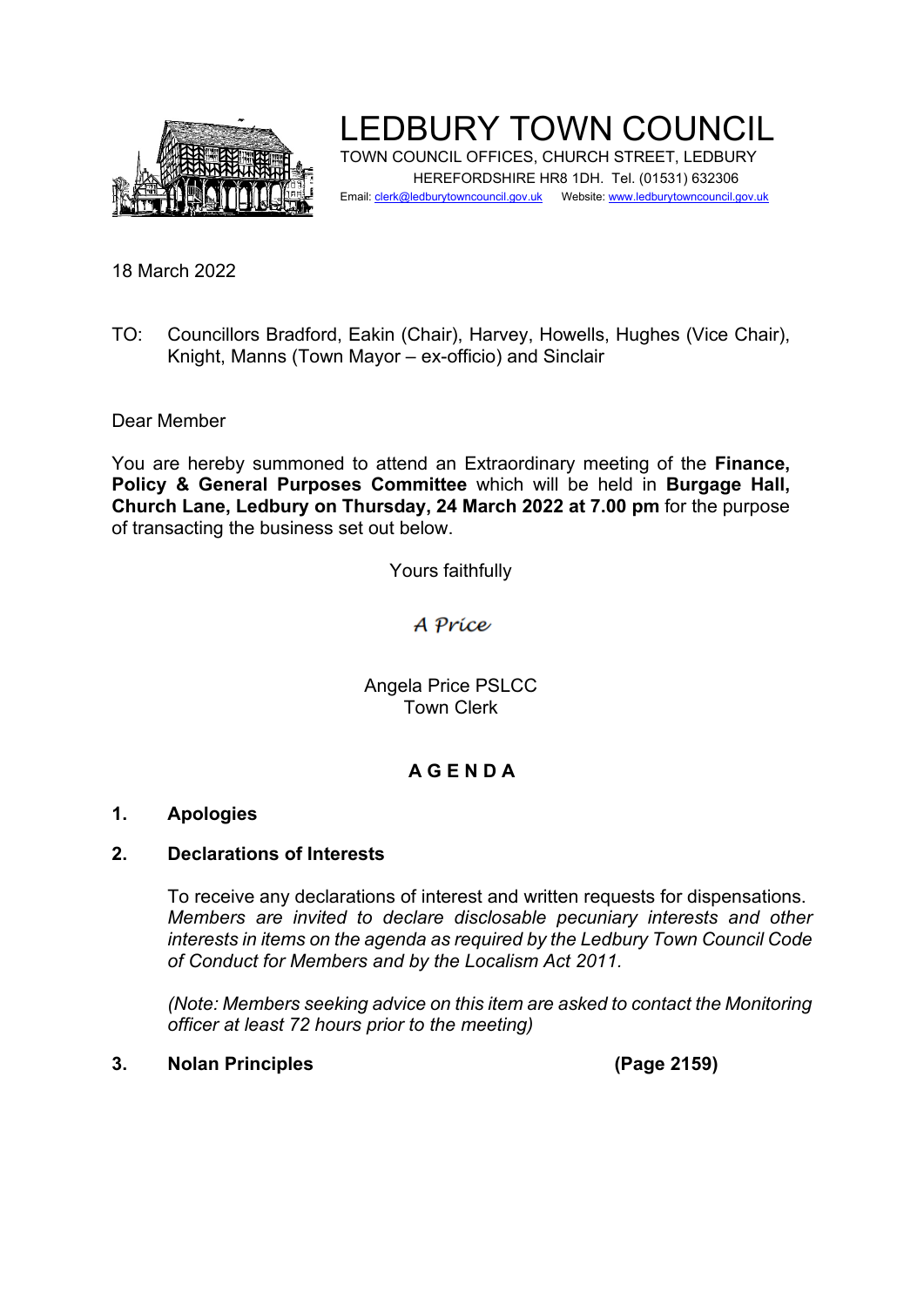## **4. Public Participation**

Members of the public are permitted to make representations, answer questions and give evidence in respect of any item of business included in the agenda. The period of time, which is at the Chairman's discretion, for public participation shall not exceed 15 minutes. Each member of the public is entitled to speak once only in respect of business itemised on the agenda and shall not speak for more than five minutes. Questions/comments shall be directed to the Chairman.

#### **Minutes**

- **5. To approve and sign as a correct record the minutes of a meeting of Council held on 27 January 2022 (Pages 2160-2166)**
- **6. To review the action sheet (Pages 2167-2169)**
- **7. To received and note the minutes of the Grants Funding Working Party meetings held on 17 February, 2 March and 10 March 2022**

**(Pages 2170-2181)**

#### **Financial Matters**

- **8. To receive and note invoices approved for payment in February 2022 (Page 2182)**
- **9. To approve invoices for payment for March 2022 (Page 2183)**
- **10. To receive the record of Receipts and Payments for January and February 2021 (Page 2184-2218)**
- **11. To receive the Balance Sheet and Trial Balance for month 11 (Pages 2219-2224)**
- **12. To confirm verification of bank statements and reconciliations for January and February 2022**
- **13. 2021/22 Budget Update Report (Pages 2225-2244)**
- **14. External and Internal Audit (Standing Item)**
- **15. Subscriptions (Standing item)**

To note that the subscription in respect of the Deputy Clerk's membership of SLCC was included in the list of payments for approval at agenda item 9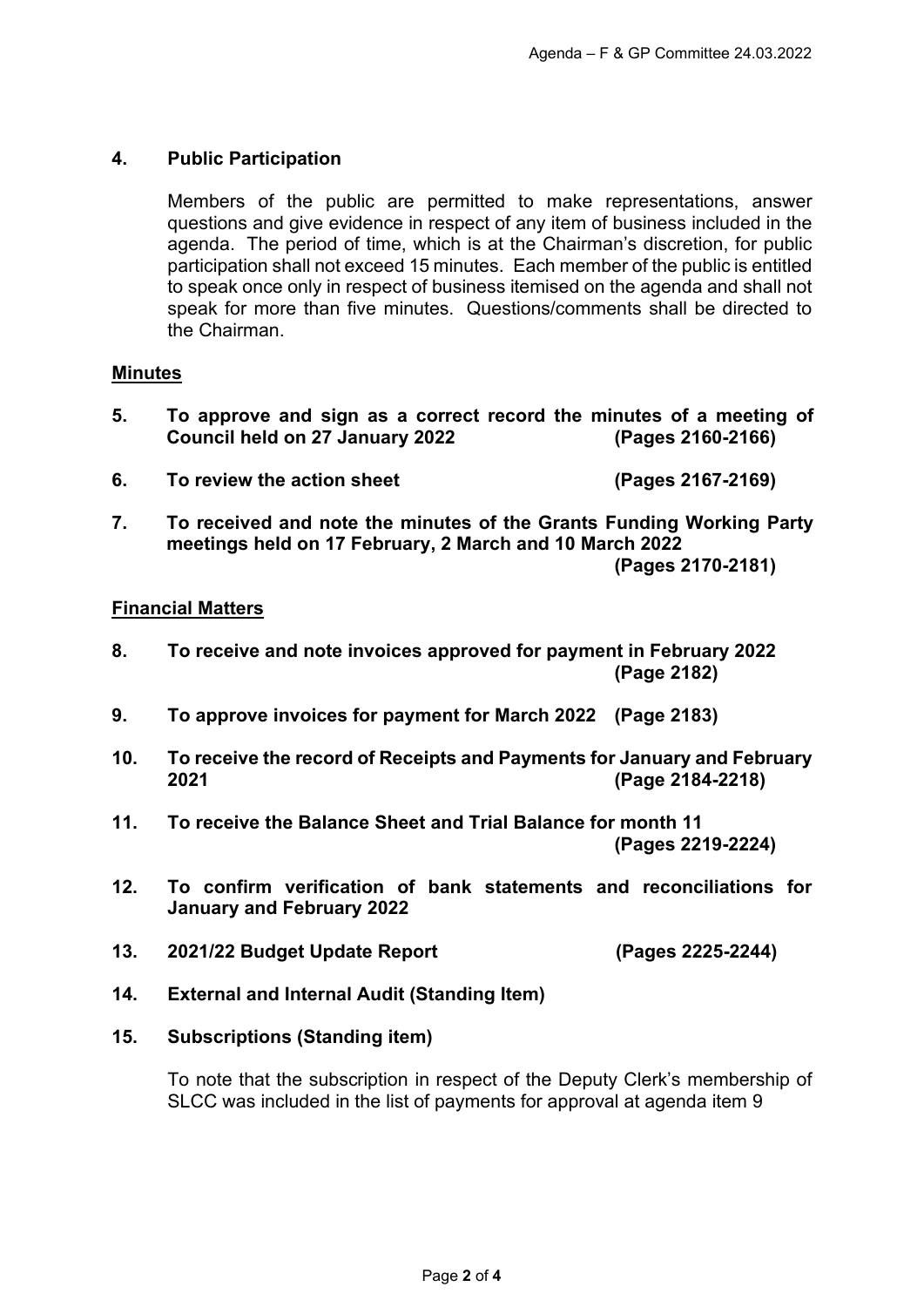### **16. Grant Applications (Pages 2245-2326)**

- a. Under £500
	- i. U3A
	- ii. VIP (Visually Impaired Persons Support Group)
	- iii. John Maesfield High School
	- iv. Girlguiding
	- v. Ledbury Community Day
- b. Over £500
	- i. Ledbury Places
	- ii, Ledbury Traders Association
	- iii. John Maesfield High School
	- iv. Ledbury Poetry Festival
	- v. Ledbury Carnival Association
	- vi. Scouts Hereford & Worcester (attending meeting to provide a presentation in support of their application)
- c. Multi-year applications
	- i. Ledbury Poetry Festival
	- ii. LEAF
	- iii. LEAF
	- iv. Sustainable Ledbury

| 17. | <b>Recommendations from other Committees</b> | (Pages 2327-2330) |
|-----|----------------------------------------------|-------------------|
|-----|----------------------------------------------|-------------------|

- **18. End of Grant Reports (Pages 2331-2336)**
	- a. Rhythm and Rhyme and Song-time Music Sessions
	- b. Ledbury Carnival Party I the Car Park
- **19. Community Hall – Electricity costs (Pages 2337-2338)**

**20. Options to improve internet speeds at Town Council Offices (Pages 2339-2350)**

**21. Notification of LGA Pay Award (Page 2351)**

**22. Application to Awards for All in respect of Queen's Jubilee event (Verbal Report)**